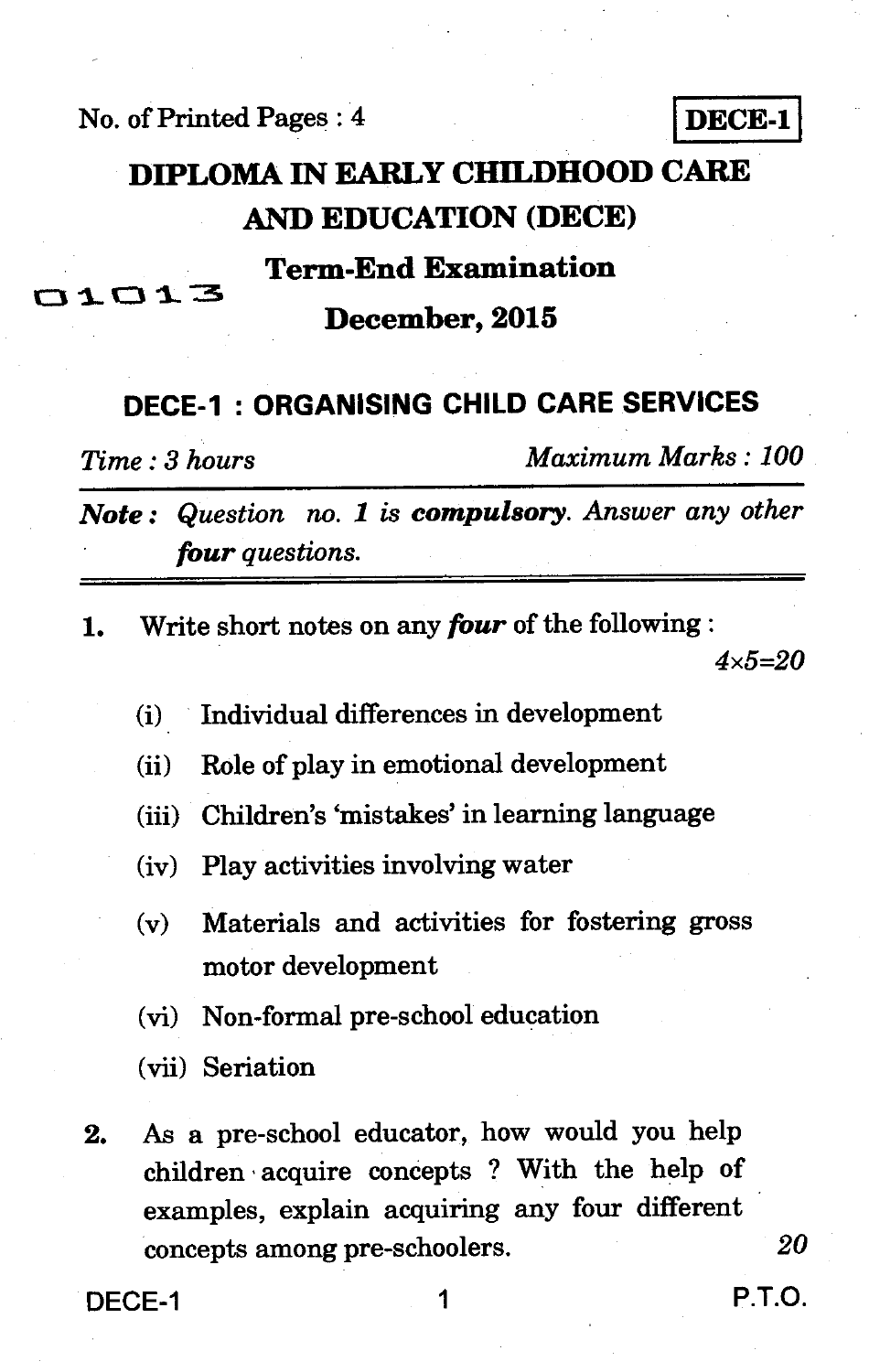- **3. Describe the long-term goals and short-term goals that you would consider while planning the curriculum for pre-schoolers. 20**
- **4. Think of any four games that are commonly played by children in your region. Describe these games and explain how these help in various areas of development. 20**
- **5. (a) What do you understand by the term `self-concept' ? Discuss how does the young child develop self-concept. 10** 
	- **(b) How can you as a pre-school educator encourage children's dramatic play ? What materials would you require ? 10**
- **6. (a) What is cognition ? Discuss the development of thought from the time the child is born, till the end of the first year. 10** 
	- **(b) Outline the rights of the child as per the UN Declaration. 10**
- **7. Why is it important to include the following in the weekly schedule of activities for pre-schoolers : 10+10=20** 
	- **(a) Music and Movement activities**
	- **(b) Story telling**

**DECE-1 2**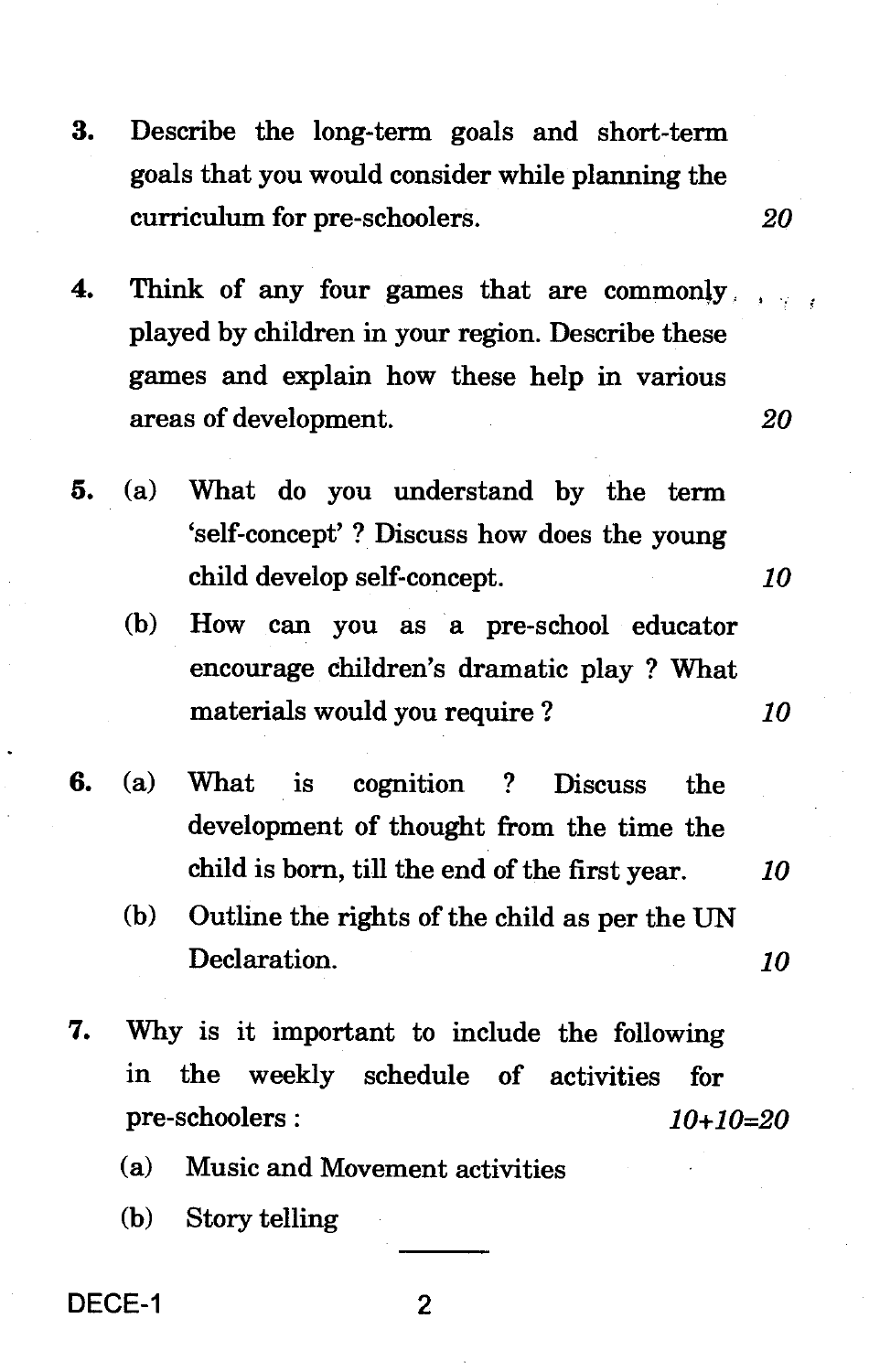डी.ई.सी.ई.-1

# प्रारम्भिक बाल्यावस्था देखभाल एवं शिक्षा में डिप्लोमा (डी.ई.सी.ई.) सत्रांत परीक्षा दिसम्बर. 2015

# डी.ई.सी.ई.-1: बाल देखभाल सेवाओं का संगठन

समय : 3 घण्टे

अधिकतम अंक : 100

- प्रश्न सं. 1 अनिवार्य है । शेष में से किन्हीं चार प्रश्नों के उत्तर नोट : टीजिए ।
- निम्नलिखित में से किन्हीं चार पर संक्षिप्त टिप्पणियाँ  $\mathbf{1}$ . लिखिए $:$  $4x5=20$ 
	- विकास में वैयक्तिक भिन्नताएँ  $(i)$
	- (ii) भावात्मक विकास में खेल की भूमिका
	- (iii) भाषा सीखने में बच्चों की 'गलतियाँ'
	- $(iv)$  पानी के खेल
	- (v) स्थूल क्रियात्मक विकास को बढ़ावा देने सम्बन्धी सामग्रियाँ और क्रियाएँ
	- (vi) अनौपचारिक शालापूर्व शिक्षा
	- $(vii)$  क्रमबद्धता
- एक शालापूर्व शिक्षक के रूप में, आप बच्चों की संकल्पनाएँ  $2.$ अर्जित करने में सहायता कैसे करेंगे ? उदाहरणों की सहायता से शालापूर्व बच्चों में कोई चार अलग-अलग संकल्पनाएँ अर्जित करने की व्याख्या कीजिए ।

20

DECE-1